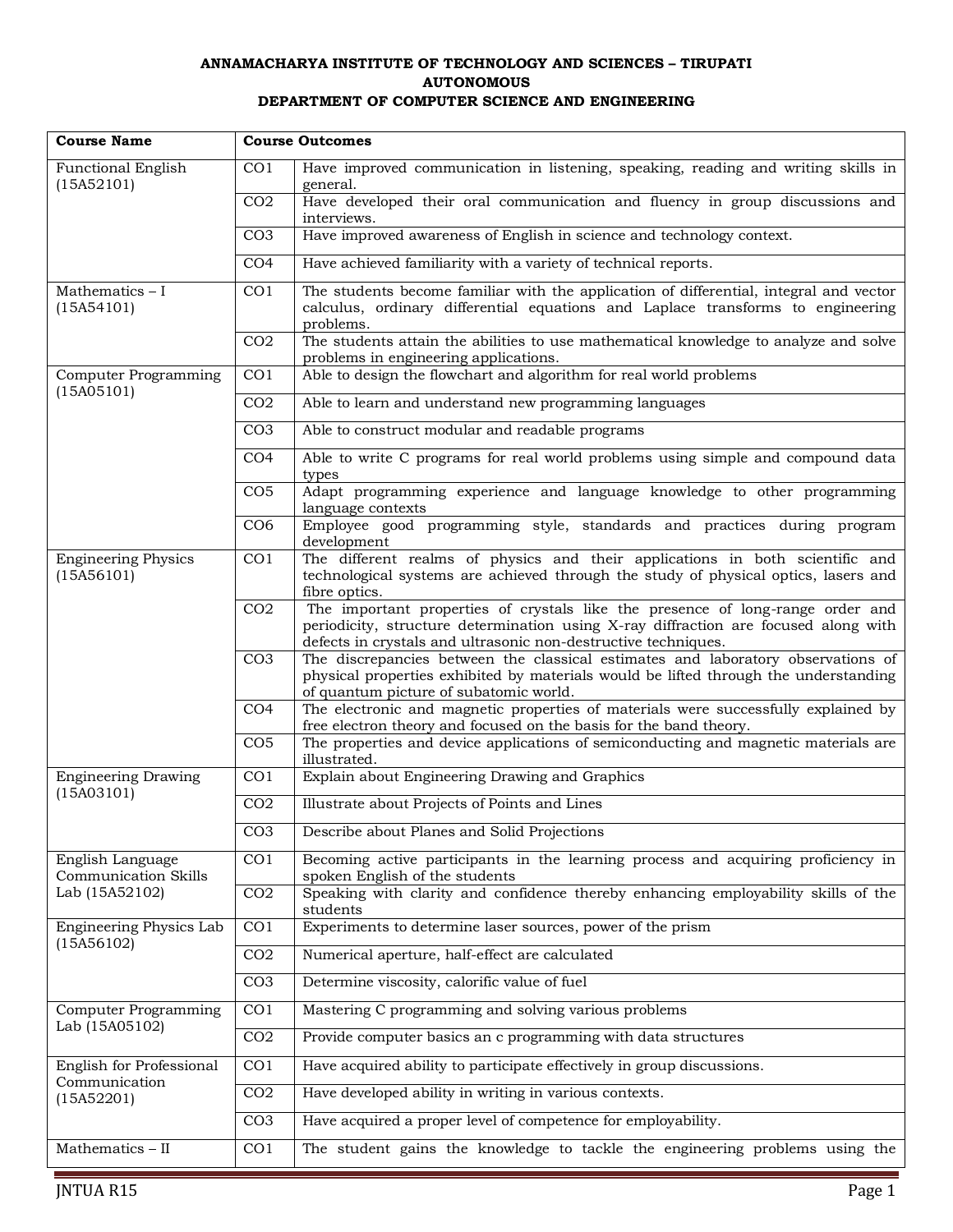| <b>Course Name</b>                                                   | <b>Course Outcomes</b> |                                                                                                                                                                                                                                |
|----------------------------------------------------------------------|------------------------|--------------------------------------------------------------------------------------------------------------------------------------------------------------------------------------------------------------------------------|
| (15A54201)                                                           |                        | concepts of Fourier series, various transforms and partial differential equations.                                                                                                                                             |
| Data Structures<br>(15A05201)                                        | CO <sub>1</sub>        | Study variety of advanced abstract data type ADT and data structures and their<br>Implementations.                                                                                                                             |
|                                                                      | CO <sub>2</sub>        | Identify and apply the suitable data structure for the given real world problem                                                                                                                                                |
| <b>Engineering Chemistry</b><br>(15A51101)                           | $\overline{CO1}$       | Differentiate between hard and soft water. Understand the disadvantages of using<br>hard water domestically and industrially. Select and apply suitable treatments<br>domestically and industrially.                           |
|                                                                      | CO <sub>2</sub>        | Understand the electrochemical sources of energy Understand industrially based<br>polymers, various engineering materials.                                                                                                     |
| <b>Environmental Studies</b><br>(15A01101)                           | CO <sub>1</sub>        | Students will get the sufficient information that will clarify modern environmental<br>concepts like equitable use of natural resources, more sustainable life styles etc.                                                     |
|                                                                      | CO <sub>2</sub>        | Students will realize the need to change their approach so as to perceive our own<br>environmental issues correctly, using practical approach based on observation and<br>self learning.                                       |
|                                                                      | CO <sub>3</sub>        | Students become conversant with the fact that there is a need to create a concern for<br>our environment that will trigger pro-environmental action; including simple activities<br>we can do in our daily life to protect it. |
|                                                                      | CO <sub>4</sub>        | By studying environmental sciences, students is exposed to the environment that<br>enables one to find out solution of various environmental problems encountered on<br>and often.                                             |
| Data Structures Lab                                                  | CO <sub>1</sub>        | Apply problem solving techniques to find solutions to problems                                                                                                                                                                 |
| (15A05202)                                                           | CO <sub>2</sub>        | Able to identify the appropriate data structure for a given problem or application.                                                                                                                                            |
|                                                                      | CO <sub>3</sub>        | Improve logical skills                                                                                                                                                                                                         |
| <b>Engineering Chemistry</b><br>Lab (15A51102)                       | CO <sub>1</sub>        | Would be confident in handling energy storage systems and would be able combat<br>chemical corrosion                                                                                                                           |
|                                                                      | CO <sub>2</sub>        | Would have acquired the practical skill to handle the analytical methods with<br>confidence.                                                                                                                                   |
|                                                                      | CO <sub>3</sub>        | Would feel comfortable to think of design materials with the requisite properties                                                                                                                                              |
|                                                                      | CO <sub>4</sub>        | Would be in a position to technically address the water related problems.                                                                                                                                                      |
| Engineering & IT<br>Workshop (15A99201)                              | CO <sub>1</sub>        | Identify various hardware components of a system                                                                                                                                                                               |
|                                                                      | CO <sub>2</sub>        | Assemble the computer.                                                                                                                                                                                                         |
|                                                                      | CO <sub>3</sub>        | Use various Microsoft tools.                                                                                                                                                                                                   |
| Mathematics III<br>(15A54301)                                        | CO <sub>1</sub>        | The student will be able to analyze engineering problems using the concepts of<br>Matrices and Numerical methods.                                                                                                              |
| Database Management<br>Systems (15A05301)                            | CO <sub>1</sub>        | Demonstrate the basic elements of a relational database management system                                                                                                                                                      |
|                                                                      | CO <sub>2</sub>        | Ability to identify the data models for relevant problems.                                                                                                                                                                     |
|                                                                      | CO <sub>3</sub>        | Ability to design entity relationship and convert entity relationship diagrams into<br>RDBMS and formulate SQL queries on the respect data.                                                                                    |
|                                                                      | CO <sub>4</sub>        | Apply normalization for the development of application software.                                                                                                                                                               |
| Discrete Mathematics<br>(15A05302)                                   | CO <sub>1</sub>        | Able to apply mathematical concepts and logical reasoning to solve problems in<br>different fields of Computer science and information technology.                                                                             |
|                                                                      | CO <sub>2</sub>        | Able to apply the concepts in courses like Computer Organization, DBMS, Analysis of<br>Algorithms, Theoretical Computer Science, Cryptography, Artificial Intelligence                                                         |
| Basic Electrical and<br><b>Electronics Engineering</b><br>(15A99301) | CO <sub>1</sub>        | Acquires knowledge on basics of Electrical Circuits, Network theorems, two port<br>networks, DC generators & motors, Transformers, Induction motors and Alternators.                                                           |
| Digital Logic Design<br>(15A04306)                                   | CO <sub>1</sub>        | Have a thorough understanding of the fundamental concepts and techniques used in<br>digital electronics.                                                                                                                       |
|                                                                      | CO <sub>2</sub>        | To understand and examine the structure of various number systems about<br>application in digital design.                                                                                                                      |
|                                                                      | CO <sub>3</sub>        | The ability to understand, analyze and design various combinational and sequential<br>circuits.                                                                                                                                |
|                                                                      | CO <sub>4</sub>        | Ability to identify basic requirements for a design application and propose a cost<br>effective<br>solution.<br>The ability and prevent various hazards and timing problems in a digital design.                               |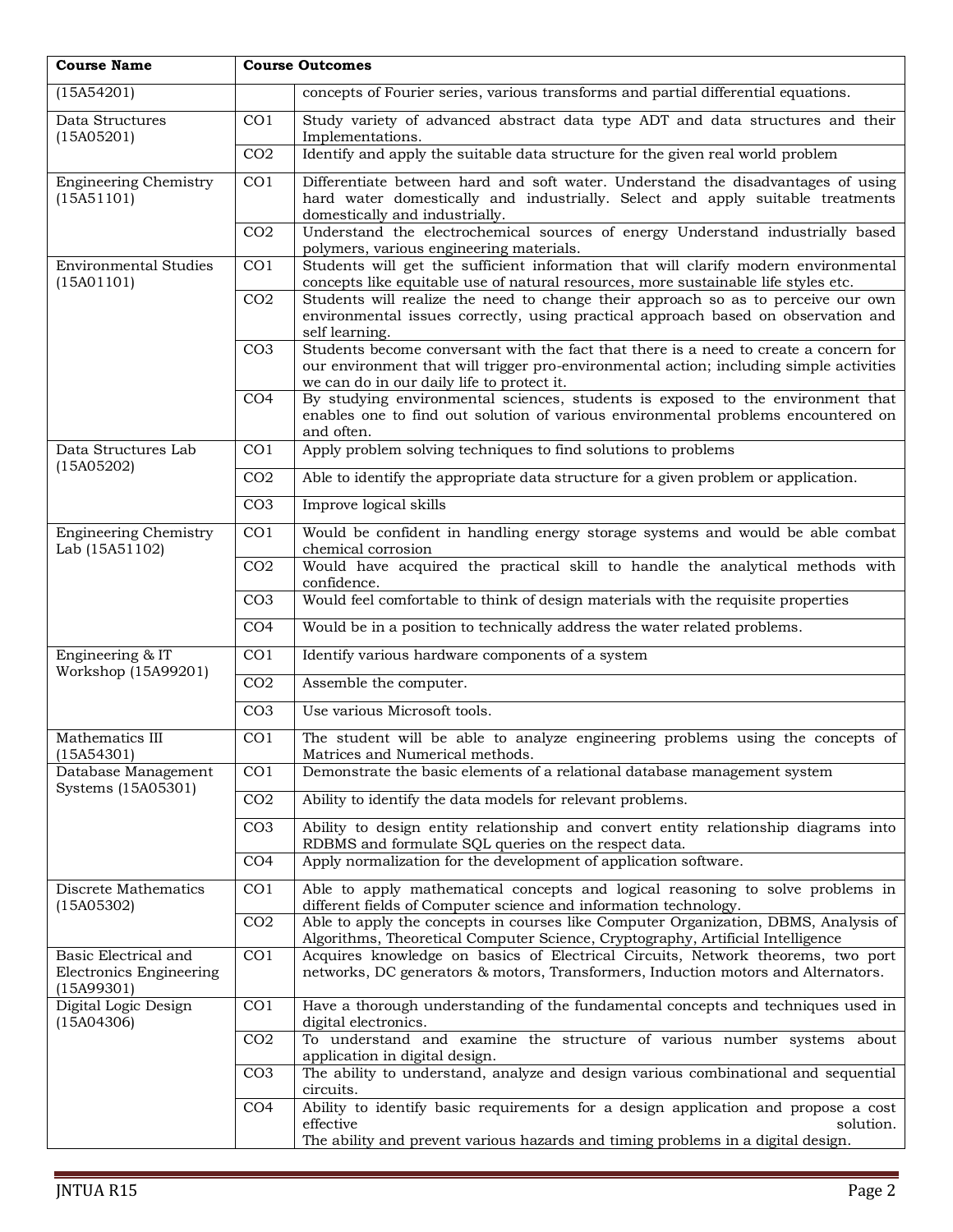| <b>Course Name</b>                             | <b>Course Outcomes</b> |                                                                                                                                               |
|------------------------------------------------|------------------------|-----------------------------------------------------------------------------------------------------------------------------------------------|
|                                                | CO <sub>5</sub>        | To develop skill to build, and troubleshoot digital circuits.                                                                                 |
| Managerial Economics<br>and Financial Analysis | CO <sub>1</sub>        | Determine the objectives, nature, scope, role & responsibilities of a manager of a<br>business undertaking.                                   |
| (15A52301)                                     | CO <sub>2</sub>        | Predict the demand for a product or product mix of a company & to analyze various<br>factors influencing demand elasticity.                   |
|                                                | CO <sub>3</sub>        | Forecast & compute the future sales level of a product by using various quantitative $\&$                                                     |
| Probability and                                | $\overline{CO1}$       | qualitative techniques and with help of past sales data.<br>Analyze the problems of engineering & industry using the techniques of testing of |
| Statistics (15A54401)                          |                        | hypothesis, Statistical Quality Control and Queuing theory and draw appropriate<br>inferences.                                                |
| Software Engineering<br>(15A05401)             | CO <sub>1</sub>        | Define and develop a software project from requirement gathering to implementation.                                                           |
|                                                | CO <sub>2</sub>        | Ability to code and test the software                                                                                                         |
|                                                | CO <sub>3</sub>        | Ability to plan, Estimate and Maintain software systems                                                                                       |
| Computer Organization                          | CO <sub>1</sub>        | Ability to use memory and I/O devices effectively                                                                                             |
| (15A05402)                                     | CO <sub>2</sub>        | Able to explore the hardware requirements for cache memory and virtual memory                                                                 |
|                                                | CO <sub>3</sub>        | Ability to design algorithms to exploit pipelining and multiprocessors                                                                        |
| Microprocessors &                              | CO <sub>1</sub>        | Program the 8086 Microprocessor                                                                                                               |
| Interfacing (15A04407)                         | CO <sub>2</sub>        | Interface the 8086 microprocosser with various devices and program                                                                            |
| Object Oriented<br>Programming using           | $\overline{CO1}$       | Ability to solve problems using object oriented approach and implement them using<br>Java                                                     |
| Java (15A05403)                                | CO <sub>2</sub>        | Ability to write Efficient programs with multitasking ability and handle exceptions                                                           |
|                                                | CO <sub>3</sub>        | Create user friendly interface                                                                                                                |
| Formal Languages and                           | CO <sub>1</sub>        | Construct finite state diagrams while solving problems of computer science                                                                    |
| Automata Theory<br>(15A05404)                  | CO <sub>2</sub>        | Find solutions to the problems using turing machines                                                                                          |
|                                                | CO <sub>3</sub>        | Design of new grammar and language                                                                                                            |
| <b>Operating Systems</b>                       | CO <sub>1</sub>        | Able to use operating systems effectively.                                                                                                    |
| (15A05501)                                     | CO <sub>2</sub>        | Write System and application programs to exploit operating system functionality.                                                              |
|                                                | CO <sub>3</sub>        | Add functionality to the exiting operating systems                                                                                            |
|                                                | CO <sub>4</sub>        | Design new operating systems                                                                                                                  |
| <b>Computer Networks</b>                       | CO <sub>1</sub>        | Ability to choose the transmission media depending on the requirements.                                                                       |
| (15A05502)                                     | CO <sub>2</sub>        | Ability to design new protocols for computer network.                                                                                         |
|                                                | CO <sub>3</sub>        | Ability to configure a computer network logically                                                                                             |
| <b>Object Oriented Analysis</b>                | $\overline{CO1}$       | Ability to find solutions to the complex problems using object oriented approach                                                              |
| and Design (15A05503)                          | CO <sub>2</sub>        | Represent classes, responsibilities and states using UML notation                                                                             |
|                                                | CO <sub>3</sub>        | Identify classes and responsibilities of the problem domain                                                                                   |
| Principles of<br>Programming Languages         | CO <sub>1</sub>        | Ability to select appropriate programming language for problem solving                                                                        |
| (15A05504)                                     | CO <sub>2</sub>        | Ability to design new programming language.                                                                                                   |
| Software Testing<br>(15A05505)                 | CO <sub>1</sub>        | Understand the basic testing procedures.                                                                                                      |
|                                                | CO <sub>2</sub>        | Able to support in generating test cases and test suites.                                                                                     |
|                                                | CO <sub>3</sub>        | Able to test the applications manually by applying different testing methods and<br>automation tools.                                         |
|                                                | CO <sub>4</sub>        | Apply tools to resolve the problems in Real time environment.                                                                                 |
| Introduction to Big Data                       | CO <sub>1</sub>        | To gain knowledge about working of Hadoop File System.                                                                                        |
| (15A05506)                                     | CO <sub>2</sub>        | Ability to analyze Big Data using different tools.                                                                                            |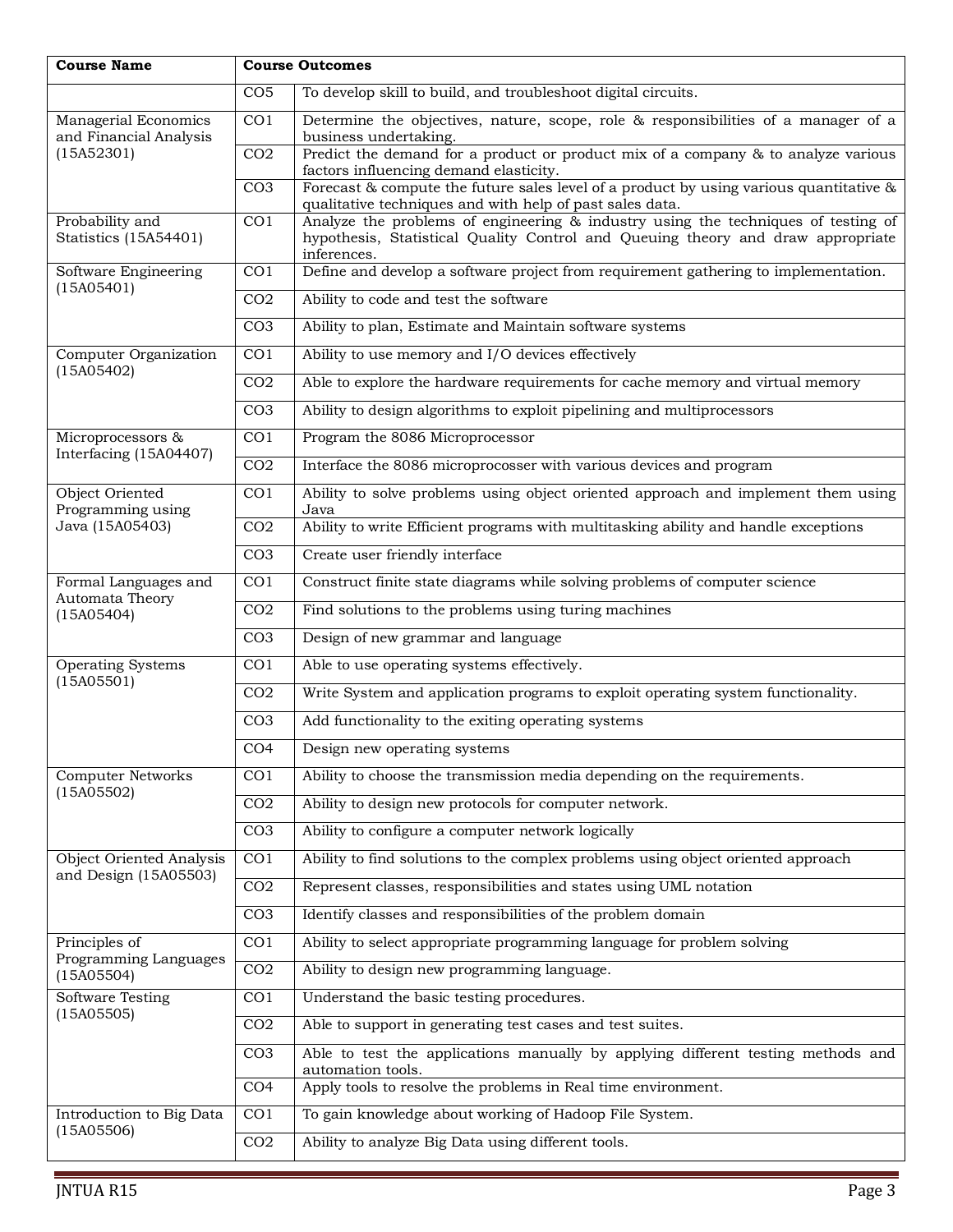| <b>Course Name</b>                        | <b>Course Outcomes</b> |                                                                                                                                                                                                                                                                                                                                                           |
|-------------------------------------------|------------------------|-----------------------------------------------------------------------------------------------------------------------------------------------------------------------------------------------------------------------------------------------------------------------------------------------------------------------------------------------------------|
| Social Values & Ethics                    | CO <sub>1</sub>        | Identify the source and function of values.                                                                                                                                                                                                                                                                                                               |
| (Audit Course)<br>(15A99501)              | CO <sub>2</sub>        | Demonstrate an understanding if the importance of values, ethics, and social<br>responsibility for the self and for contemporary society                                                                                                                                                                                                                  |
|                                           | CO <sub>3</sub>        | Reflect on how values shape personal and community ethics and decision-making                                                                                                                                                                                                                                                                             |
| Compiler Design                           | CO <sub>1</sub>        | Able to design a compiler for a simple programming language                                                                                                                                                                                                                                                                                               |
| (15A05601)                                | CO <sub>2</sub>        | Able to use the tools related to compiler design effectively and efficiently                                                                                                                                                                                                                                                                              |
|                                           | CO <sub>3</sub>        | Ability to write optimized code                                                                                                                                                                                                                                                                                                                           |
| Data Warehousing &                        | CO <sub>1</sub>        | Understand the basic concepts of data warehouse and data Mining                                                                                                                                                                                                                                                                                           |
| Mining (15A05602)                         | CO <sub>2</sub>        | Apply pre-processing techniques for data cleansing                                                                                                                                                                                                                                                                                                        |
|                                           | CO <sub>3</sub>        | Analyze and evaluate performance of algorithms for Association Rules                                                                                                                                                                                                                                                                                      |
|                                           | CO <sub>4</sub>        | Analyze Classification and Clustering algorithms                                                                                                                                                                                                                                                                                                          |
| Design Patterns                           | CO <sub>1</sub>        | Know the underlying object oriented principles of design patterns.                                                                                                                                                                                                                                                                                        |
| (15A05603)                                | CO <sub>2</sub>        | Understand the context in which the pattern can be applied.                                                                                                                                                                                                                                                                                               |
|                                           | CO <sub>3</sub>        | Understand how the application of a pattern affects the system quality and its<br>tradeoffs.                                                                                                                                                                                                                                                              |
| Design and Analysis of                    | CO <sub>1</sub>        | Analyze the complexity of the algorithms                                                                                                                                                                                                                                                                                                                  |
| Algorithms (15A05604)                     | CO <sub>2</sub>        | Use techniques divide and conquer, greedy, dynamic programming, backtracking,                                                                                                                                                                                                                                                                             |
|                                           | CO <sub>3</sub>        | branch and bound to solve the problems.<br>Identify and analyze criteria and specifications appropriate to new problems, and<br>choose the appropriate algorithmic design technique for their solution.                                                                                                                                                   |
|                                           | CO <sub>4</sub>        | Able to prove that a certain problem is NP-Complete.                                                                                                                                                                                                                                                                                                      |
| Web and Internet                          | CO <sub>1</sub>        | Ability to create dynamic and interactive web sites                                                                                                                                                                                                                                                                                                       |
| Technologies<br>(15A05605)                | CO <sub>2</sub>        | Gain knowledge of client side scripting using java sript and DHTML.                                                                                                                                                                                                                                                                                       |
|                                           | CO <sub>3</sub>        | Demonstrate understanding of what is XML and how to parse and use XML data                                                                                                                                                                                                                                                                                |
|                                           | CO <sub>4</sub>        | Able to do server side programming with Java Servelets, JSP and PHP.                                                                                                                                                                                                                                                                                      |
|                                           | CO <sub>5</sub>        | Able to design rich client presentation using AJAX                                                                                                                                                                                                                                                                                                        |
| Artificial Intelligence                   | CO <sub>1</sub>        | Select a search algorithm for a problem and estimate its time and space complexities.                                                                                                                                                                                                                                                                     |
| (15A05606)                                | CO <sub>2</sub>        | Possess the skill for representing knowledge using the appropriate technique for a<br>given problem                                                                                                                                                                                                                                                       |
|                                           | CO <sub>3</sub>        | Possess the ability to apply AI techniques to solve problems of game playing, expert<br>systems, machine learning and natural language processing.                                                                                                                                                                                                        |
| Management Science<br>(15A52601)          | CO <sub>1</sub>        | Know the principles and applications of management knowledge and exposure to the<br>latest developments in the field. This helps to take effective and efficient management<br>decisions on physical and human resources of an organization. Beside the knowledge<br>of Management Science facilitates for his/her personal and professional development. |
| Grid & Cloud                              | CO <sub>1</sub>        | Apply the security models in the grid and the cloud environment.                                                                                                                                                                                                                                                                                          |
| Computing (15A05701)                      | CO <sub>2</sub>        | Use the grid and cloud tool kits.                                                                                                                                                                                                                                                                                                                         |
|                                           | CO <sub>3</sub>        | Apply the concept of virtualization.                                                                                                                                                                                                                                                                                                                      |
|                                           | CO <sub>4</sub>        | Apply grid computing techniques to solve large scale scientific problems                                                                                                                                                                                                                                                                                  |
| <b>Information Security</b><br>(15A05702) | CO <sub>1</sub>        | Protect the network from both internal and external attacks                                                                                                                                                                                                                                                                                               |
|                                           | CO <sub>2</sub>        | Design of new security approaches                                                                                                                                                                                                                                                                                                                         |
|                                           | CO <sub>3</sub>        | Ability to choose the appropriate security algorithm based on the requirements.                                                                                                                                                                                                                                                                           |
| Mobile Application                        | CO <sub>1</sub>        | Create data sharing with different applications and sending and intercepting SMS.                                                                                                                                                                                                                                                                         |
| Development<br>(15A05703)                 | CO <sub>2</sub>        | Develop applications using services and publishing android applications.                                                                                                                                                                                                                                                                                  |
|                                           | CO <sub>3</sub>        | To demonstrate their skills of using Android software development tools                                                                                                                                                                                                                                                                                   |